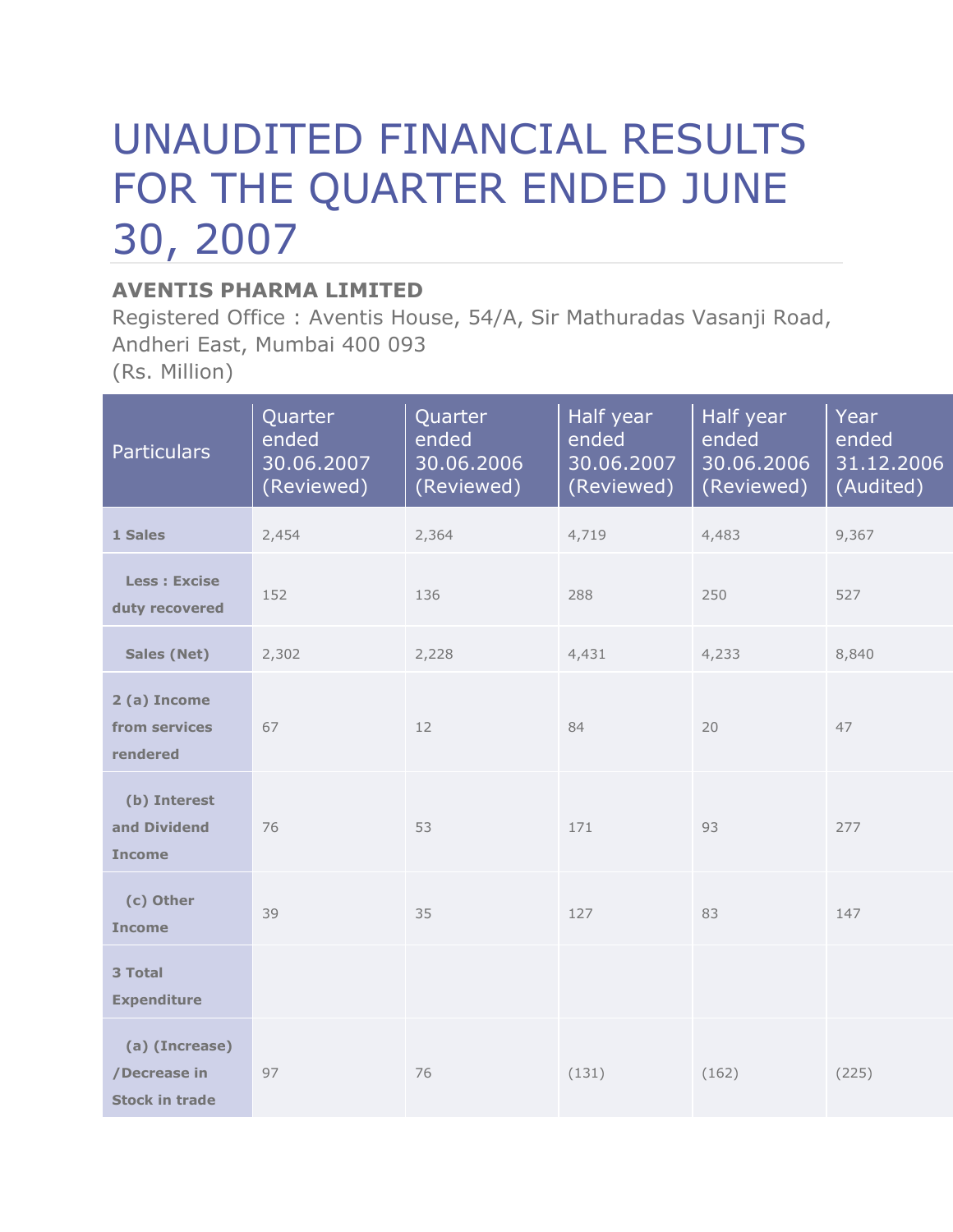| <b>Particulars</b>                                                       | Quarter<br>Quarter<br>ended<br>ended<br>30.06.2007<br>30.06.2006<br>(Reviewed)<br>(Reviewed) |     | Half year<br>ended<br>30.06.2007<br>(Reviewed) | Half year<br>ended<br>30.06.2006<br>(Reviewed) | Year<br>ended<br>31.12.2006<br>(Audited) |
|--------------------------------------------------------------------------|----------------------------------------------------------------------------------------------|-----|------------------------------------------------|------------------------------------------------|------------------------------------------|
| (b) Materials                                                            | 1,039                                                                                        | 986 | 2,301                                          | 2,184                                          | 4,511                                    |
| (c) Staff Cost                                                           | 280                                                                                          | 195 | 490                                            | 374                                            | 785                                      |
| (d) Other<br><b>Expenditure</b>                                          | 441                                                                                          |     | 832                                            | 736                                            | 1,562                                    |
| <b>4 Interest</b>                                                        | $\mathbf{1}$<br>$\qquad \qquad -$                                                            |     |                                                | $\mathbf{1}$                                   | $\overline{2}$                           |
| <b>5 Depreciation</b>                                                    | 47                                                                                           |     | 92                                             | 85                                             | 179                                      |
| <b>6 Profit Before</b><br><b>Tax</b>                                     | 580                                                                                          |     | 1,229                                          | 1,211                                          | 2,497                                    |
| <b>7 Provision for</b><br><b>Taxation</b>                                |                                                                                              |     |                                                |                                                |                                          |
| - Current                                                                | 196                                                                                          | 217 | 386                                            | 397                                            | 838                                      |
| - Deferred                                                               | $\overline{\phantom{a}}$                                                                     | (4) | 17                                             | (16)                                           | (74)                                     |
| - Fringe benefit<br>tax                                                  | 11                                                                                           | 14  | 20                                             | 22                                             | 40                                       |
| <b>8 Net Profit</b>                                                      | 373                                                                                          | 439 | 806                                            | 808                                            | 1,693                                    |
| 9 Paid-up Equity<br><b>Capital</b><br>(Face Value Rs.<br>10 per Share)   | 230<br>230                                                                                   |     | 230                                            | 230                                            | 230                                      |
| <b>10 Reserves</b><br>excluding<br><b>Revaluation</b><br><b>Reserves</b> |                                                                                              |     |                                                |                                                | 5,656                                    |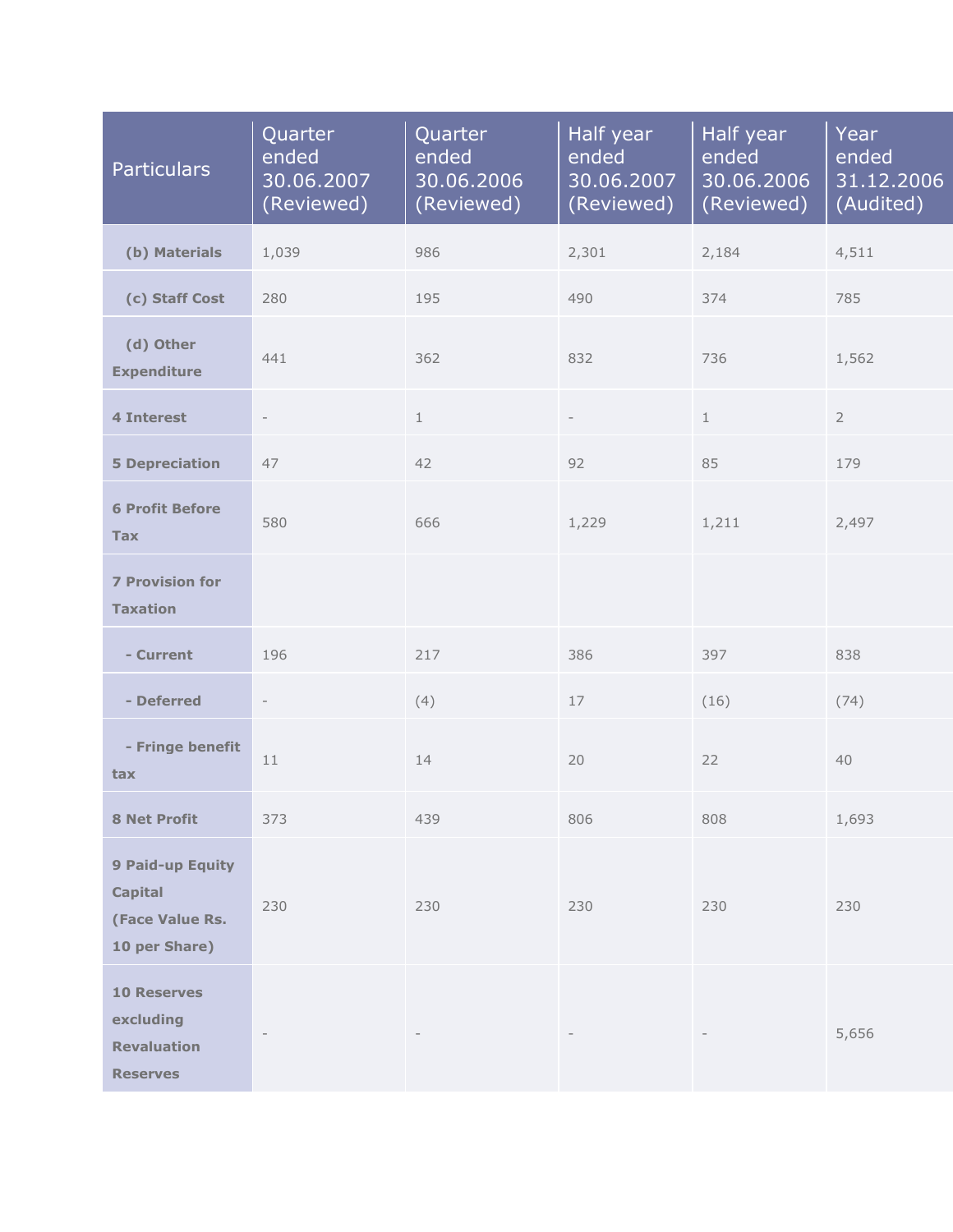| <b>Particulars</b>                                            | Quarter<br>ended<br>30.06.2007<br>(Reviewed) | Quarter<br>ended<br>30.06.2006<br>(Reviewed) | Half year<br>ended<br>30.06.2007<br>(Reviewed) | Half year<br>ended<br>30.06.2006<br>(Reviewed) | Year<br>ended<br>31.12.2006<br>(Audited) |
|---------------------------------------------------------------|----------------------------------------------|----------------------------------------------|------------------------------------------------|------------------------------------------------|------------------------------------------|
| 11 Earnings per<br>Share (Rs.) (not<br>annualised)            | 16.22                                        | 19.09                                        | 35.04                                          | 35.13                                          | 73.51                                    |
| 12 Aggregate of<br><b>Non-Promoter</b><br><b>Shareholding</b> |                                              |                                              |                                                |                                                |                                          |
| - Number of<br><b>Shares</b>                                  | 9,120,955                                    | 9,125,820                                    | 9,120,955                                      | 9,125,820                                      | 9,120,955                                |
| - Percentage of<br><b>Shareholding</b>                        | 39.60                                        | 39.62                                        | 39.60                                          | 39.62                                          | 39.60                                    |

## **Notes:**

- The above Results were approved by the Board of Directors of the Company at its Meeting held on July 17, 2007.
- The break up of Net Sales is as follows:

## (Rs. in Million)

|                                 | Quarter<br>ended<br>June 30,<br>2007 | Quarter<br>ended<br>June 30,<br>2006 | Growth<br>$\frac{0}{0}$ | <b>Half Year</b><br>ended<br>June 30,<br>2007 | <b>Half Year</b><br>ended<br>June 30,<br>2006 | Growth<br>$\frac{0}{0}$ |
|---------------------------------|--------------------------------------|--------------------------------------|-------------------------|-----------------------------------------------|-----------------------------------------------|-------------------------|
| <b>Domestic</b><br><b>Sales</b> | 1,833                                | 1,712                                | $7.1\%$                 | 3,539                                         | 3,247                                         | $9.0\%$                 |
| <b>Export Sales</b>             | 469                                  | 516                                  | $-9.1\%$                | 892                                           | 986                                           | $-9.5%$                 |
| <b>Total Sales</b>              | 2,302                                | 2,228                                | 3.3%                    | 4,431                                         | 4,233                                         | 4.7%                    |

 During the first half of 2007, the Company received lower supplies of the anti rabies vaccine Rabipur due to production issues in the manufacturer's plant on account of which the expected growth in the Rabipur distribution business could not be achieved. This resulted in significantly lower sales for the Company.